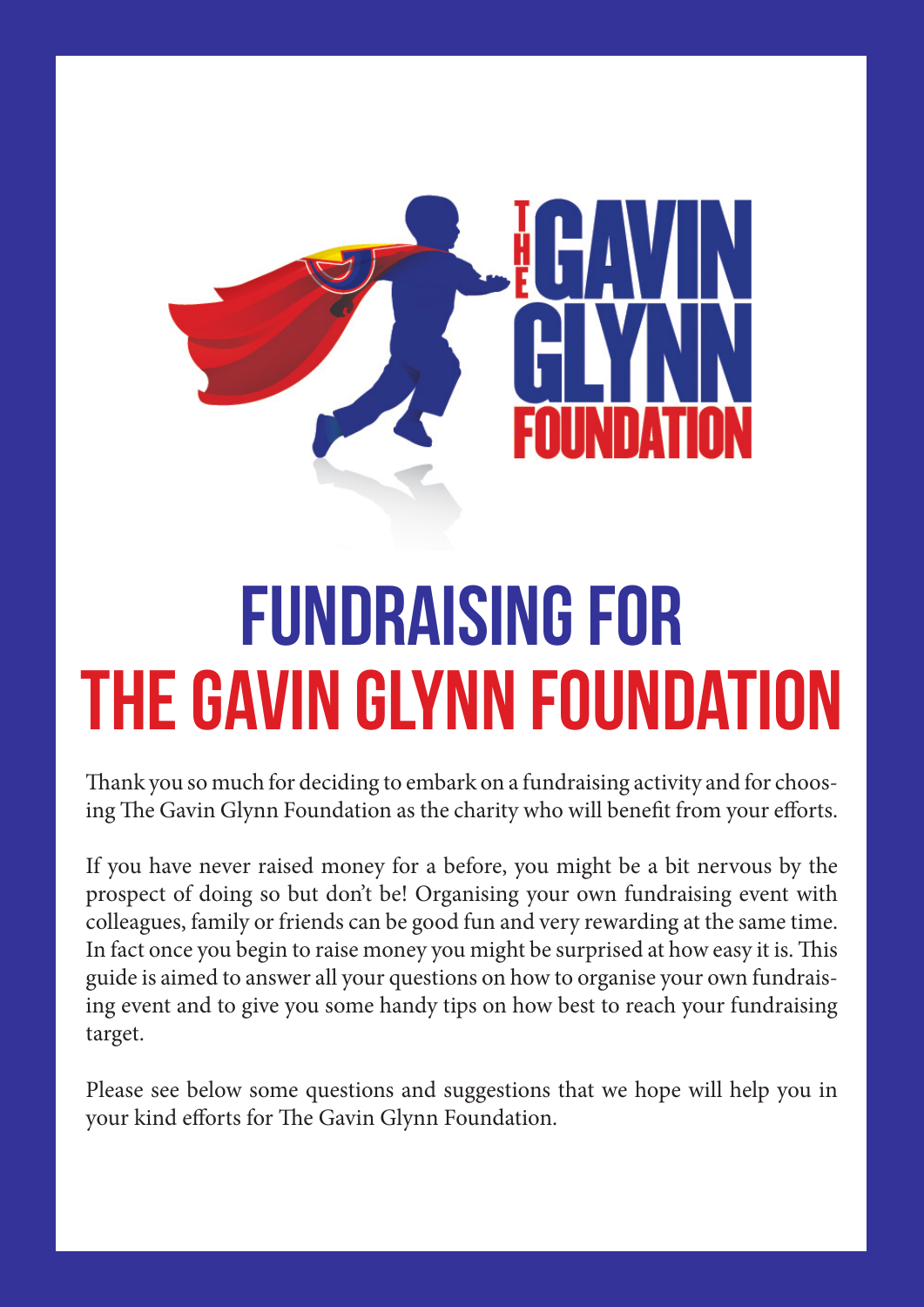## How do I start my fundraising?

• Call The Gavin Glynn Foundation fundraising team on 01- 2016030 to talk through your ideas and plans.

• Ask for any assistance as you might require, eg posters, collection boxes, t-shirts and information on The Gavin Glynn Foundation.

• Decide on how you are going to raise the funds by (i) using The Gavin Glynn Foundation. sponsorship Cards, (II) create your own fundraising page on http:// www.idonate.ie/1043\_the-gavin-glynn-foundation.html which is an effective, efficient and safe way to fundraise and a very easy way for people to sponsor you!

#### Who can I ask to sponsor me?

We suggest you write down a list of potential sponsors. This could include friends, family, work colleagues, or even local schools, clubs and businesses.

#### WHAT IS MY MESSAGE?

You need to let people know that you're hoping to raise much needed funds for the implementation of The Gavin Glynn Foundation's work in supporting children and their families battling childhood cancer in Ireland.

#### WILL EVERY SINGLE DONATION HELP?

Yes, every cent you raise helps The Gavin Glynn Foundation to implement our Travel Care programs. The Gavin Glynn Foundation is extremely grateful to people like you, who chose to fundraise for us. We cannot continue our work without your help, and the help of other The Gavin Glynn Foundation voluntary fundraisers. Any contribution – no matter how big or small – will make a difference to whom The Gavin Glynn Foundation is helping. Don't forget to thank your supporters, and make them feel good about sponsoring you and thus helping The Gavin Glynn Foundation beneficiaries

#### Should I email and/or text my friends?

Yes, why not? Write an email in honest, plain language, including a link to your online fundraising page, and also to The Gavin Glynn Foundation website, so that they can find out more about **The Gavin Glynn Foundation** and the work that we do.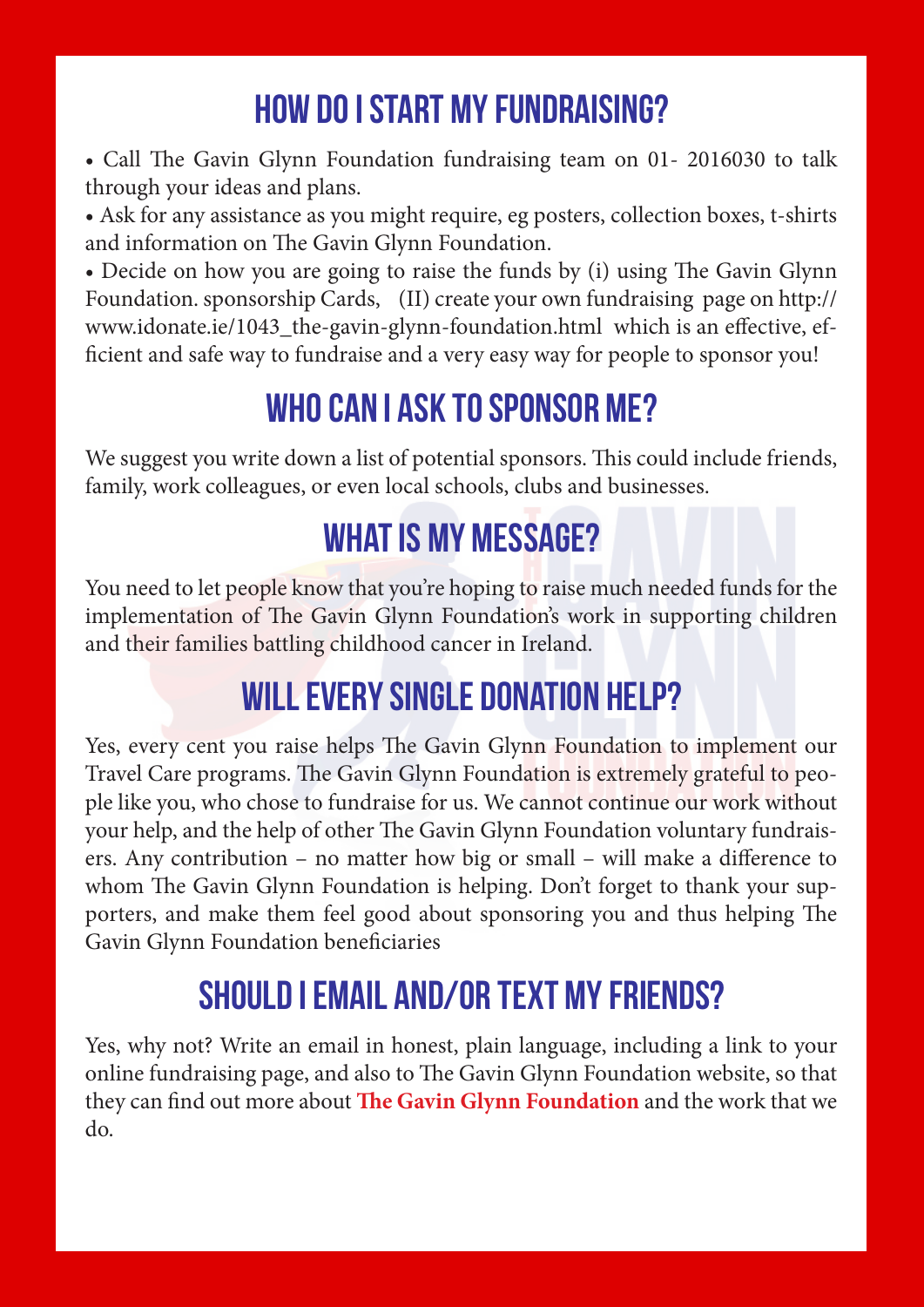## WHAT ABOUT SOCIAL MEDIA?

Facebook, Twitter or any other social media platform that you have a presence on is a great way to contact people that you think could sponsor you. Here are some tips about how to get the most out of it:

- Post regular updates
- Ask some friends to 'Like' your post this will ensure more people will see it
- Post some pictures or videos of yourself preparing for the event

• Link it to The Gavin Glynn Foundation social media platforms, eg The Gavin Glynn Foundation Facebook, Twitter and Instagram page etc.

#### How do I send The Gavin Glynn Foundation the money that I have raised?

If you have used www.idonate.ie then you don't need to worry as the funds are transferred to us directly but if not, you can send the money raised to The Gavin Glynn Foundation in the following ways:

• You can post in the funds raised with your sponsorship card(s), if you have used same to: The Gavin Glynn Foundation, 69 Woodstock, Kilcoole, Co. Wicklow and include a note clearly stating your full name, address, contact number, event, and appeal or project the funds are for.

 • You can send a Cheque/Bank Draft by post: Send a cheque (made payable to The Gavin Glynn Foundation ) by post to The Gavin Glynn Foundation, 69 Woodstock, Kilcoole, Co. Wicklow, with a note clearly stating your full name, address and the event you raised your funds for.

• You can visit your bank: Go to your local bank with the money you have raised and fill in one of their giros,. Make sure your full name, address and your event are written clearly. Here's our account information:

o Name of bank: Bank of Ireland o Account Number: 19171395 o Name of Account: The Gavin Glynn Foundation o Branch Address: Bank of Ireland, Greystones, Co.Wicklow o IBAN: IE63BOFI90113219171395 o BIC: BOFIIE2D o Sort Code: 90-11-32